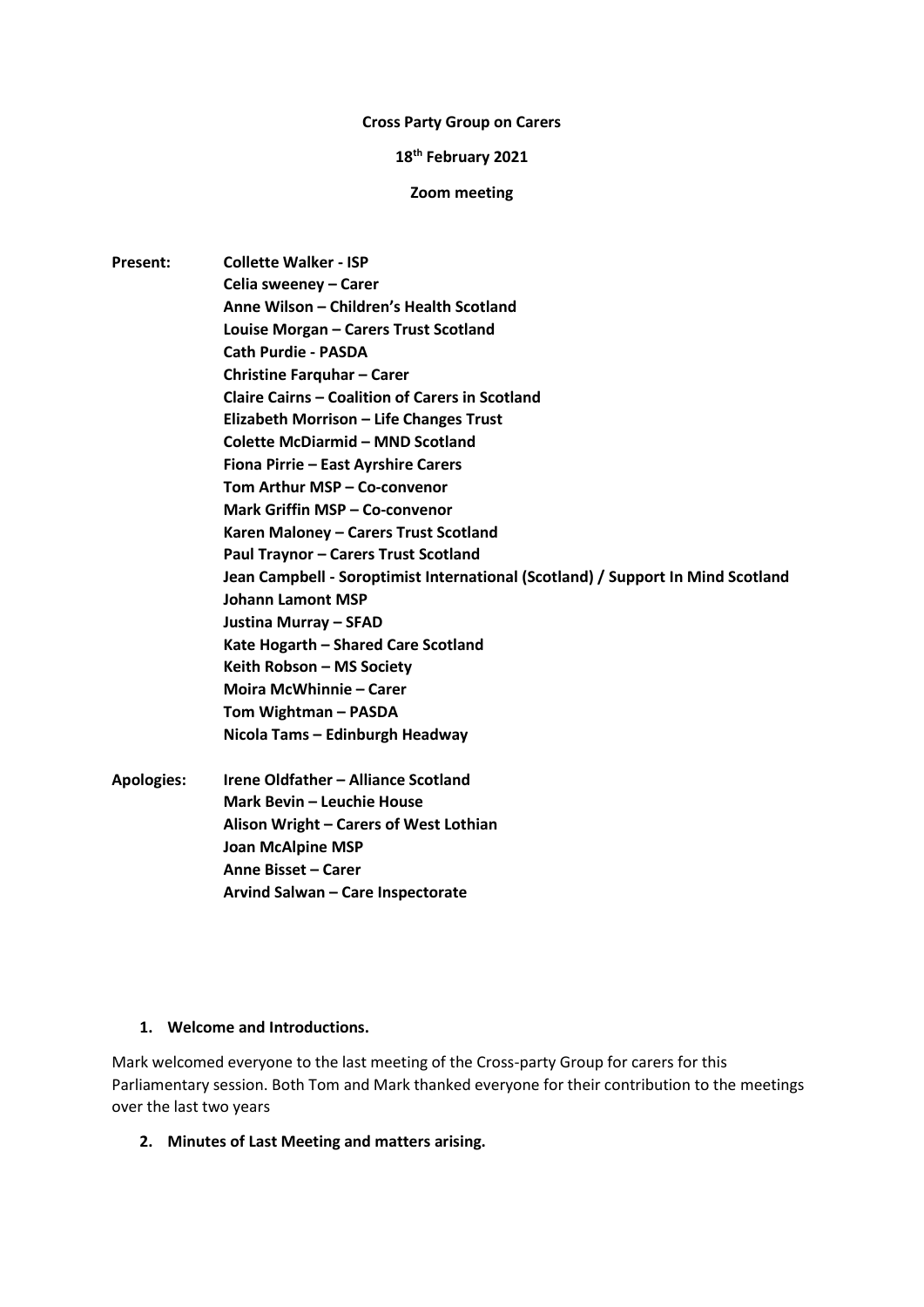The convenors asked if anyone had any comments or amendments to the minutes. None were received. The minutes were approved; proposed by Celia Sweeney, seconded by Claire Cairns.

Celia asked if the letters had been sent out. The secretariat stated they had but would be resent with the minutes from this meeting.

## 3. **Carer Aware Course – Gill Ryan, The Open University Scotland**

Gill introduced Charlotte, one of the student carers who had participated in the creation of the course, who explained her situation and spoke about her experiences at university, the good and the bad. Gill went through the process to create the course and what they hoped to achieve. A Q&A session followed.

Charlotte also spoke about not self-identifying as a care and how that affected her life and how she was identified.

Mark asked if the Scottish Funding Council (SFC) would be requiring that Colleges and Universities take the course and award as part of their outcome agreements, suggesting that the group write to SFC with this proposal. He then thanked Gill and Charlotte for the presentation and for sharing their experiences.

Below is the link to the Carer Aware course.

**[https://www.open.edu/openlearncreate/course/view.php?id=6195](https://eur03.safelinks.protection.outlook.com/?url=https%3A%2F%2Fwww.open.edu%2Fopenlearncreate%2Fcourse%2Fview.php%3Fid%3D6195&data=04%7C01%7Ckmaloney%40carers.org%7C21432712af994e5d566608d8d40c45aa%7Cab2c7765872f4cfab4d076f738a2ac3d%7C1%7C0%7C637492496467618592%7CUnknown%7CTWFpbGZsb3d8eyJWIjoiMC4wLjAwMDAiLCJQIjoiV2luMzIiLCJBTiI6Ik1haWwiLCJXVCI6Mn0%3D%7C1000&sdata=GqYb5nMRzAxKDDKzxlKfzwi42JOnIF2H1ykF52H9Cj0%3D&reserved=0)**

# **4. AOCB**

## **Carers Scotland Act FOI – Louise Morgan**

Louise reminded the group that they had previously agreed to submit an FOI on the implementation of the Carers Scotland Act 2016. This had been postponed due to Covid-19. She asked the group if members would be willing to have this submitted in the name of the Cross-Party Group for carers. It will be submitted post dissolution of the group in April and will capture data for this year. The group agreed to this going forward in their name.

## **Young Carers Action Day**

Louise spoke about Young Carers Action Day (YCAD) on 16<sup>th</sup> March 2021. The focus this year is on what lies in the future for young carers and young adult carers, as their mental health and wellbeing has been negatively impacted by the pandemic. The ask is for Scottish Government to develop a national action plan for young carers which would address their education and employment futures as well as their health and wellbeing.

Carers Trust Scotland are looking for the group to formally endorse the ask for a national plan and to send a letter in the name of the Cross-Party Group to the Minister to ask them to take forward the national plan. The group agreed to endorse and the letter to the minister.

# **Dissolution of Cross-Party Group for Carers**